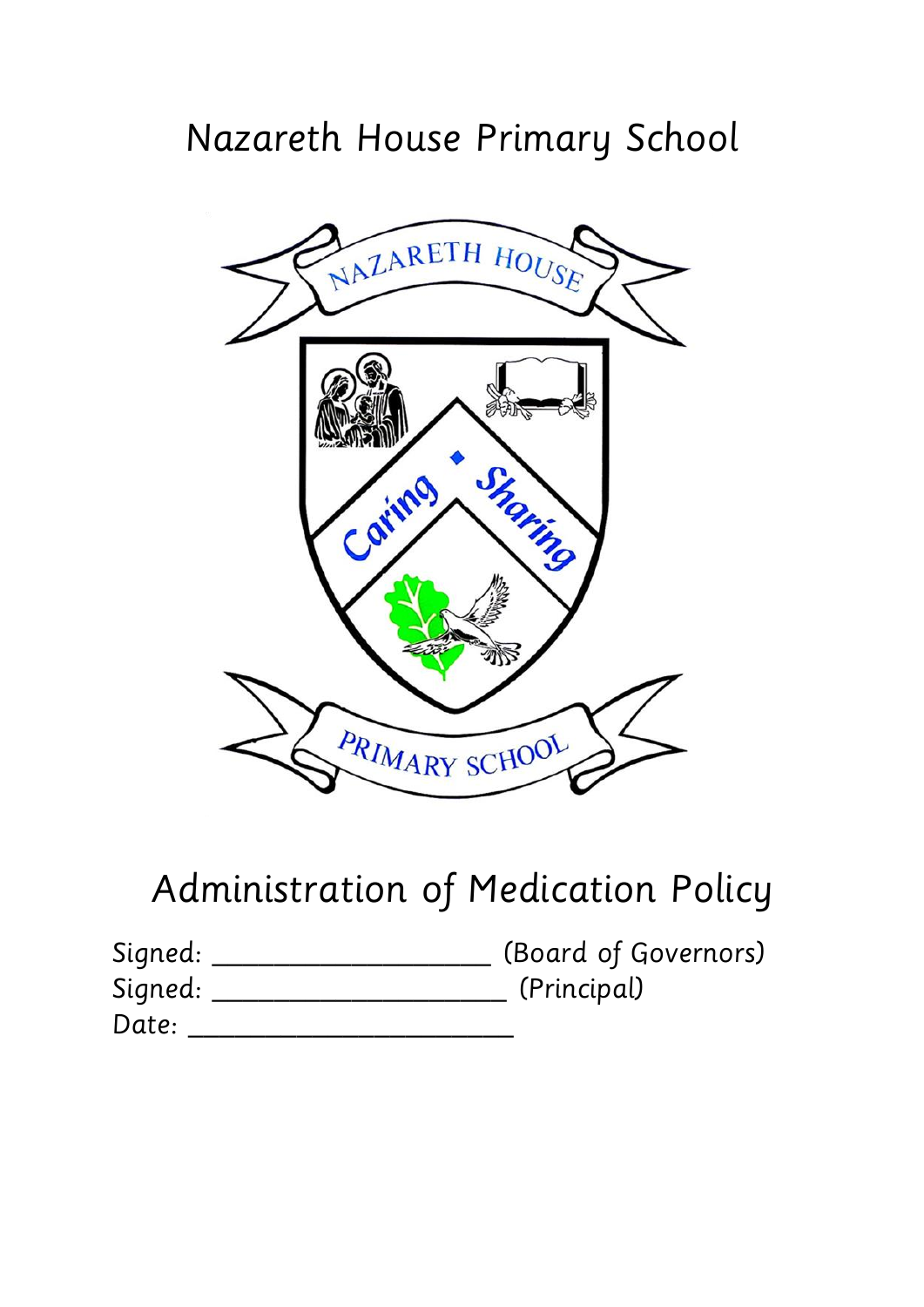The Board of Governors and staff of Nazareth House Primary School wish to ensure that pupils with medication needs receive appropriate care and support at school. The Principal will accept responsibility in principle for members of the school staff giving or supervising pupils taking prescribed medication during the school day **where those members of staff have volunteered to do so.**

### **Please note that parents/guardians should keep their children at home if acutely unwell or infectious.**

- Parents/guardians are responsible for providing the Principal with comprehensive information regarding the pupil's condition and medication.
- Prescribed medication will not be accepted in school without complete written and signed instructions from the parent/guardian.
- Staff will not give a non-prescribed medicine to a child unless there is specific prior written permission from the parents/guardians.
- Only reasonable quantities of medication should be supplied to the school.
- Each item of medication must be delivered to the Principal or Authorised Person, in normal circumstances by the parent/guardian, **in a secure and labelled container as originally dispensed.** Each item of medication must be clearly labelled with the following information:
	- 1. Pupil's Name
	- 2. Name of Medication
	- 3. Dosage
	- 4. Frequency of Administration
	- 5. Date of dispensing
	- 6. Storage requirements (if important)
	- 7. Expiry date

#### **The school will not accept items of medication in unlabelled containers.**

- Medication will be kept in a secure place, out of the reach of pupils.
- The school will keep records, which they will have available for parents/guardians.
- If children refuse to take medicines, staff will not force them to do so, and will inform parents/guardians of the refusal, as a matter of urgency, on the same day.
- It is the responsibility of parents/guardians to notify the school in writing if the pupil's need for medication has ceased.
- It is the parents/guardians responsibility to renew the medication when supplies are running low and to ensure that the medication supplied is within its expiry date.
- The school will not make changes to dosages on parental instructions.
- School staff will not dispose of medicines. Medicines, which are in use and in date, should be collected by the parent/guardian at the end of each term. Date expired medicines or those no longer required for treatment will be returned immediately to the parent/guardian for transfer to a community pharmacist for safe disposal.
- For each pupil with long term or complex medication needs, the Principal will ensure that a Medication/Care Plan and Protocol is drawn up, in conjunction with the appropriate health professionals.
- Where it is appropriate to do so, pupils will be encouraged to administer their own medication, if necessary under staff supervision.
- Staff who volunteer to assist in the administration of medication will receive appropriate training/guidance through arrangements made with the School Health Service.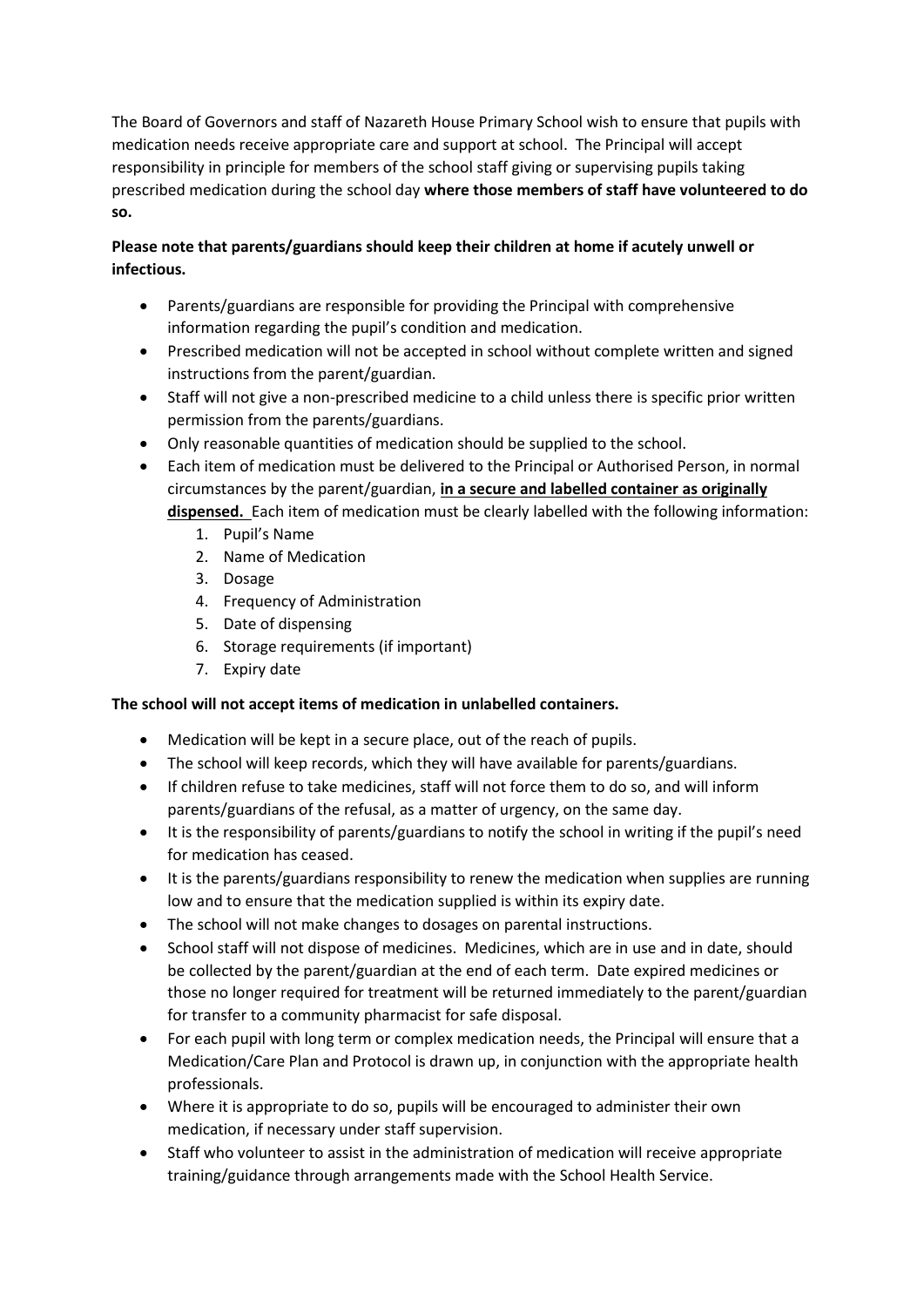- The school will make every effort to continue the administration of medication to a pupil whilst on trips away from the school premises, even if additional arrangements might be required. However, there may be occasions when it may not be possible to include a pupil on a school trip if appropriate supervision cannot be guaranteed.
- All staff will be made aware of the procedures to be followed in the event of an emergency.

#### **Children with a Short Term Need to take Medication in School**

Pupils generally require short term prescribed medication for acute conditions, such as an ear or chest infection. Whenever possible, parents/guardians should be asked to make arrangements to come into school or for pupils to return home at lunch time for medication. Where this is not feasible, the following procedure should apply:

- The smallest possible dose should be brought to school, preferably by the parent/guardian, with clear, written instructions for administering the medication.
- The medication should not be kept by the pupil but in a locked cupboard out of reach of pupils. Certain medicines, however, such as inhalers used by asthmatic children, must be made readily accessible at all times of the school day.
- The medicine should be self-administered, if possible, under the supervision of an adult. This may be the Principal or a member of staff acting with the Principal's authority. A written record of the date and time of the administration of the medication would be kept.

#### **Children Requiring Daily Long-Term Medication**

- This group includes pupils with a long-term condition requiring regular medication. The two biggest categories within this group would be pupils with Asthma and those with ADHD.
- This category also includes pupils who, because of an existing medical condition might have an emergency episode which could put their life at risk and so would demand immediate attention. The main groups here would be those with epilepsy, diabetes and Hirschsprungs Disease (Short Gut Syndrome). Depending on the severity of their condition these children might require a Medication/Care Plan, which itself may reveal the need for some school staff to have further information about a medical condition or specific training in administering a particular type of medication or in dealing with emergencies. In these instances, school staff should never give medication without appropriate training from health professionals.

#### **Training in Emergency Procedures**

All staff should know how to call the emergency services. All staff, whether they have volunteered to administer medication or not, should be given information about the most common conditions, which affect the pupils they may come into contact with during the course of a school day. This will help staff recognise symptoms and know how to deal with an emergency should one arise. All staff should also know who is responsible for carrying out emergency procedures in the event of need and everyone should know how to contact these people in the event of an emergency occurring.